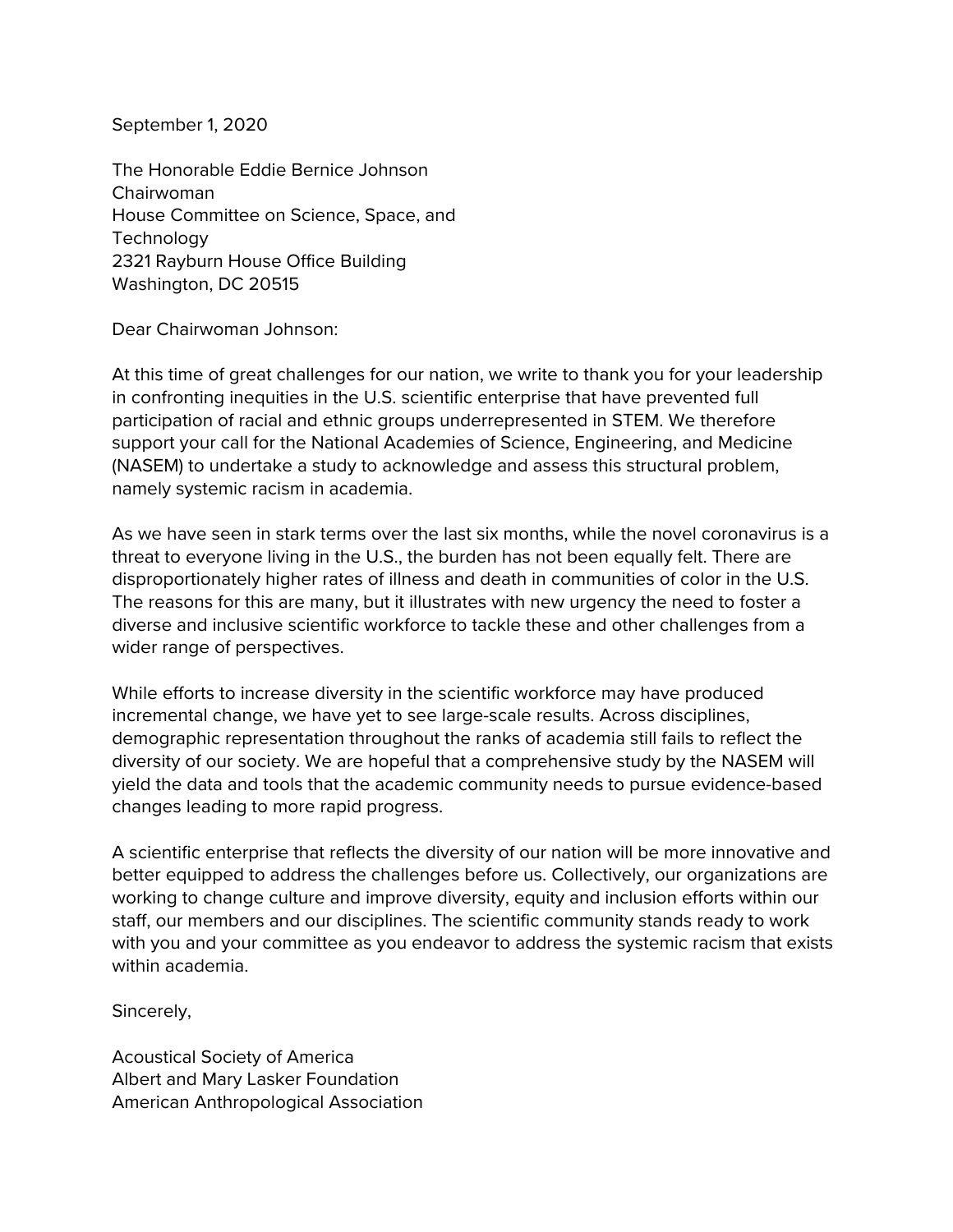American Association for Anatomy American Association for Cancer Research American Association for Dental Research American Association for the Advancement of Science American Association of Immunologists American Association of Physicists in Medicine American Association of Physics Teachers American Astronomical Society American Chemical Society American College of Sports Medicine American Educational Research Association American Geophysical Union American Institute for Medical and Biological Engineering American Institute of Aeronautics and Astronautics American Institute of Biological Sciences American Institute of Physics American Mathematical Society American Physical Society American Physiological Society American Political Science Association American Psychological Association American Society for Biochemistry and Molecular Biology American Society for Cell Biology American Society for Investigative Pathology American Society for Microbiology American Society for Nutrition American Society of Agronomy American Society of Human Genetics American Society of Plant Biologists American Society of Tropical Medicine and Hygiene American Sociological Association American Thoracic Society ASME Association for Molecular Pathology Association for Psychological Science Association for Research in Vision and Ophthalmology (ARVO) Association of American Medical Colleges Association of Public and Land-Grant Universities AVS - The Society for Science and Technology of Materials, Interfaces, and Processing AWIS - Association for Women in Science Bigelow Laboratory for Ocean Sciences Biophysical Society Coalition for the Life Sciences Consortium for Ocean Leadership